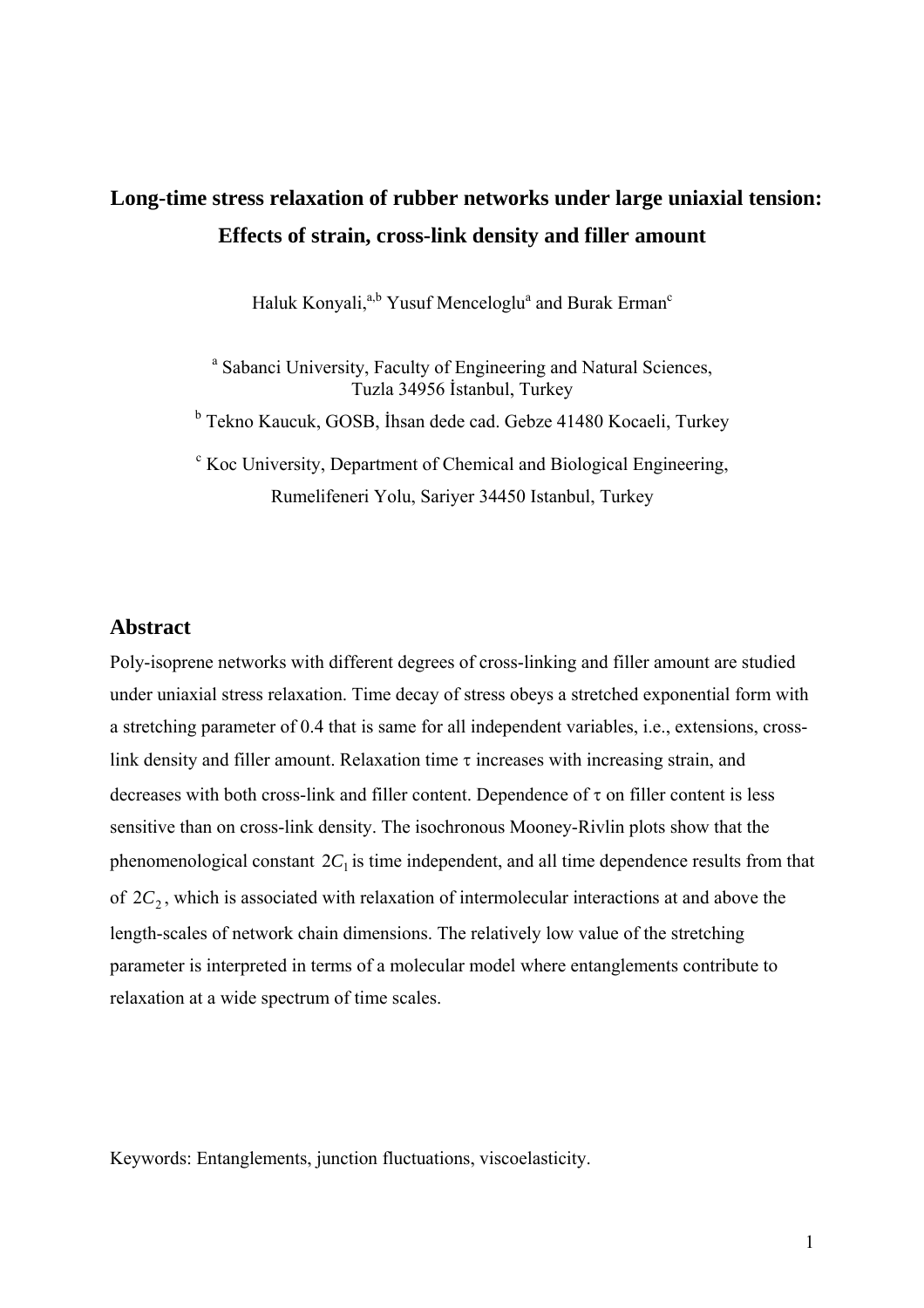# **Introduction**

According to the molecular interpretation of the elasticity of a random elastomeric network, the force *f* on a uniaxially stretched system is the sum of two components[1].

$$
f = f_{\text{intra}} + f_{\text{inter}} \tag{1}
$$

where,  $f_{\text{intra}}$  is the sum of the elastic contributions of the individual network chains, and  $f_{\text{inter}}$ is the intermolecular contribution in excess of the intra-molecular component. At equilibrium, the phantom network model of rubber elasticity describes the network in the presence of intramolecular contributions only. For uniaxial force the reduced force, [ *f* \*], given by this model is

$$
[f^*]_{ph} \equiv \frac{f_{\text{intra}}}{(\lambda - \lambda^{-2})} = \left(\frac{\xi kT}{V_0}\right)
$$
 (2)

where,  $\xi$  is the cycle rank of the network, i.e., the number of chains to be cut to reduce it to a tree, *k* is the Boltzmann constant, *T* is the absolute temperature,  $V_0$  is the volume of the network in the reference state, and  $\lambda$  is the extension ratio[1]. This expression is based on the molecular picture where the end-to-end vector of the network chains exhibit a Gaussian distribution.

The Mooney-Rivlin equation, on the other hand, is a phenomenological expression that gives the reduced force as the sum of (i) deformation independent and (ii) dependent components as

$$
[f^*] = 2C_1 + 2C_2 \lambda^{-1}
$$
 (3)

The Mooney-Rivlin form is particularly attractive because it gives a straight line when  $[f^*]$  is plotted as a function of  $\lambda^{-1}$ , where  $2C_1$  becomes the intercept and  $2C_2$  becomes the slope[1]. If intermolecular contributions vanish in the limit of infinite extension, then the  $2C_1$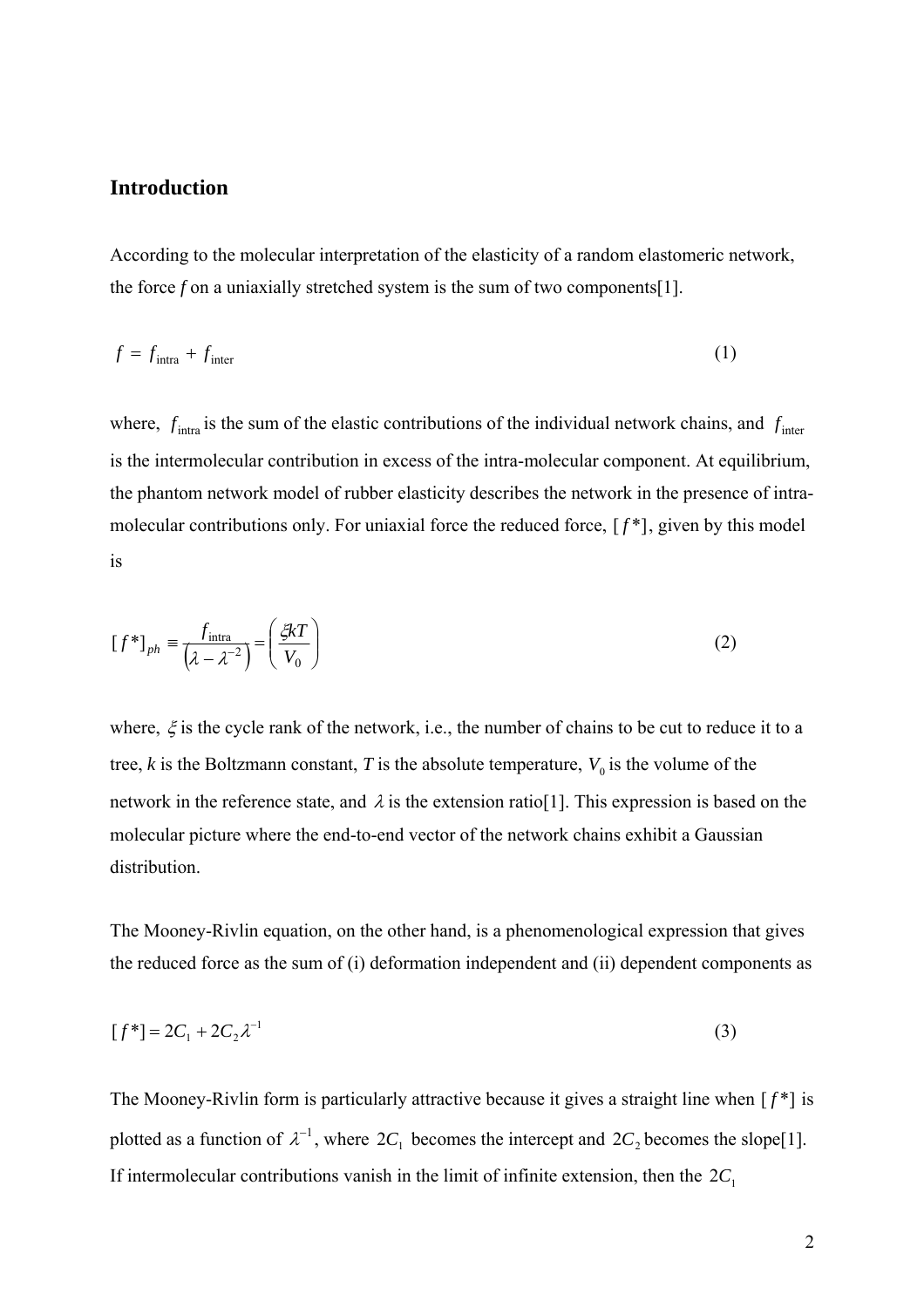coefficient may be interpreted as  $2C_1 = [f^*]_{ph} = \frac{5\kappa T}{V}$ ⎠ ⎞  $\overline{\phantom{a}}$ ⎝  $=[f^*]_{ab} =$  $2C_1 = [f^*]_{ph} = \left(\frac{\xi kT}{V_0}\right)$ . If not, then there will be

contributions from trapped entanglements. The extent of the contributions from intermolecular effects can be estimated only by well-designed experiments. Some experiments[2] show that the  $2C_1$  value leads to the network cycle rank only, and others show that contributions from chain entanglements trapped in the system during cross-linking, i.e., intermolecular effects in the limit of infinite extension are present[3]. The experiments of Rennar and Oppermann [4] showed the conditions under which trapped entanglements are important in a conclusive manner. Whether the  $2C_1$  value leads to the phantom network value or not is not of interest in the present study. Here, we study the relaxation behavior of the  $2C_1$ and  $2C_2$  values under a sudden uniaxial force until they reach constant values independent of time.

The  $2C_2$  term is unequivocally accepted as representative of intermolecular contributions to the deformation dependent part of the reduced force. It results from intermolecular contributions that perturb the chain conformations when an external deformation is applied. It results from rearrangements at larger length scales, such as length-scales of the end-to-end vector and larger, and therefore its dynamics is expected to be easily separated from that  $of 2C<sub>1</sub>$  that operates at length scales of entanglements. The relaxation experiments of Noordermeer and Ferry on polybutadiene networks showed that the relaxations of  $2C_1$  and  $2C_2$  are indeed separated over time<sup>[5]</sup>. Since  $\phi$  network chains meet at a  $\phi$ -functional junction, the intermolecular contributions to elasticity may equally be studied in terms of the perturbations of the junction positions from those of the phantom network model. Graessley, Edwards et. al, adopted the former[6, 7], and Flory and collaborators adopted the latter picture[8-10]. That the two representations reduce to the same result have been shown by Vilgis and Erman some years ago[11].

In the present experimental work, we study the effects of cross-link density and filler amount on the elasticity of random amorphous networks that are slightly put out of equilibrium by imposing a sudden uniaxial extension, where the force required to hold the sample at that constant elongation is measured. The aim of the study is to observe and quantify the deviations from the equilibrium state, using the phenomenological Mooney-Rivlin equation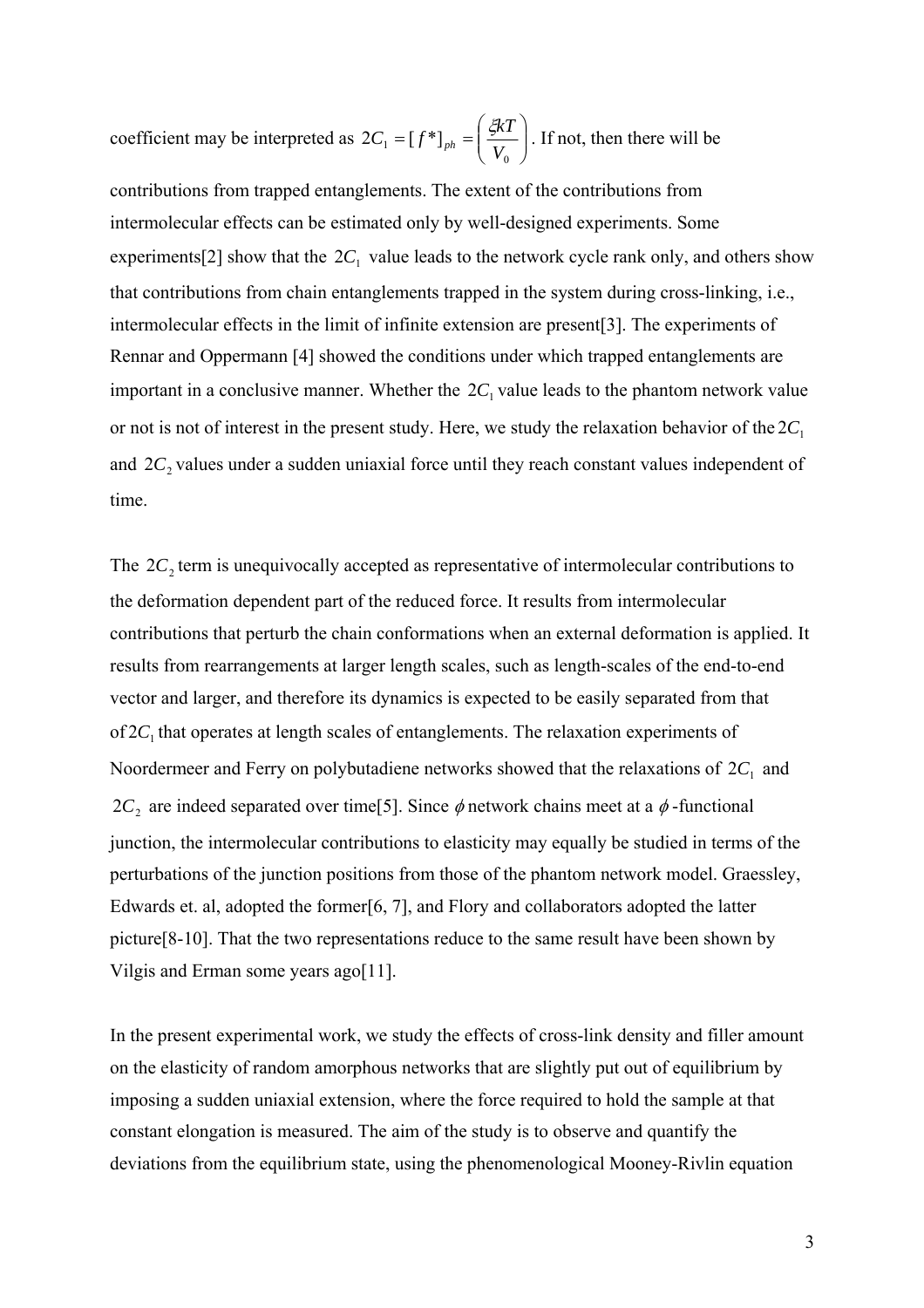and the associated molecular interpretation. The independent variables are the extension ratio, cross-link density, and amount of filler. The dependent variable is the force, as a function of time, required to keep the samples at fixed length. We consider 'long-time' stress relaxation where fast local motions relating to the sub-chains of a given network chain are already equilibrated, and only long-time rearrangements of the network end-to-end distances are active. Below, we give a more specific definition of 'long-time' relaxation.

At equilibrium, a network junction exhibits large-scale fluctuations about its mean position. This is because the pendent chains to the junction exhibit large-scale diffusive motions about their equilibrium configurations. In a tetra-functional phantom network, the mean squared fluctuations  $\langle (\Delta R)^2 \rangle$  of a junction is related to the mean-squared end-to-end distance  $\langle r^2 \rangle_0$  of a network chain by[12]  $\langle (\Delta R)^2 \rangle = \frac{3}{8} \langle r^2 \rangle_0$ 8  $\langle \Delta R \rangle^2$  =  $\frac{3}{2} \langle r^2 \rangle$ . For a network with  $[f^*] = 0.1 Nmm^{-2}$ , the radius of the fluctuation domain for a polyisoprene chain is about there are about 50 cross-links that share this domain. At sufficiently long time scales corresponding to the equilibrium state, the radius of the spherical domain in which a junction fluctuates equates to about 50 Å. At equilibrium, the  $\phi$  pendent network chains, for a  $\phi$  functional network, move from one conformation to the other and the junction explores all possible points in its spherical fluctuation domain. However, immediately following a sudden macroscopic extension, the chains are in states close to frozen and the junction does not have a chance to explore all points in this domain. As the network is allowed to relax, the junction explores larger and larger regions of the constraint domain. The process may be followed easily through the time dependence of the  $2C_1$  and  $2C_2$  parameters where the former reflects the dynamics operating

at length scales of 1/ 2 0 2  $\overline{\phantom{a}}$  $\overline{\phantom{a}}$ ⎦  $\overline{\phantom{a}}$  $\mathsf I$  $\mathsf{I}$ ⎣  $\mathsf L$  $\sqrt{2}$ ⎠ ⎞  $\overline{\phantom{a}}$ ⎝  $\big($ *r M M c*  $\frac{e}{r^2}$  while the latter reflects the dynamics at length scales of  $\boldsymbol{0}$  $r^2$ , or larger. Here, M<sub>e</sub> is the entanglement molecular weight, M<sub>c</sub> is the molecular weight of a network chain, and  $\langle r^2 \rangle_0$  is its unperturbed mean-squared end-to-end distance. The relative behaviors of  $2C_1$  and  $2C_2$  depends on the distance of the system from its glass transition temperature. In earlier work, on stress relaxation of poly-butadiene networks, … and Ferry observed that during the initial stages of relaxation the  $2C<sub>1</sub>$  values decreased while the  $2C_2$  values were constant. During later stages of relaxation,  $2C_1$  values remained constant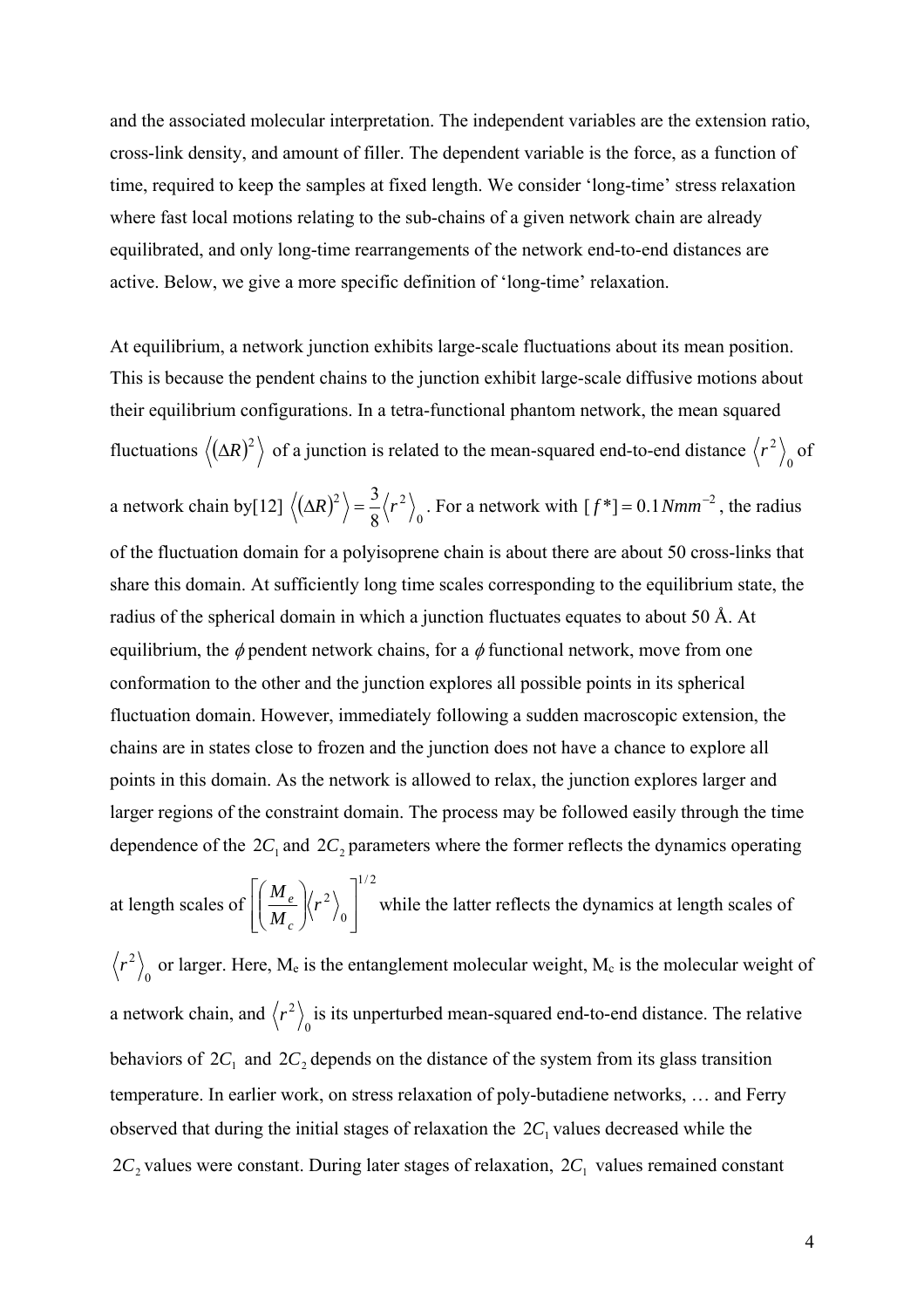while the  $2C_2$  values relaxed until equilibrium. Our present experimental results on polyisoprene networks at room temperature show that the  $2C_1$  term is time independent, irrespective of the degree of cross-linking and filler content, and only the  $2C_2$  varies with time.

## **Experimental**:

### **Materials used**

The raw materials used in this recipe were Natural rubber (polyisoprene) , Carbon black, Zinc Oxide, Stearic Acid, CBS (N-cyclohexyl-2-benzothiazole sulphenamide) and Sulfur. All the raw materials were used as received. The natural rubber grade was Ribbed Smoked Sheet, RSS1, with a Mooney viscosity of 85 Mooney Units, MU, at 100°C (1+4), supplied from Eversharp Rubber Industries, Jalan, Singkang, Jementah, Johor. The carbon black grade was HAF N 330 from Tüpraş (www.tupras.com.tr). The DBP (dibutylphthalate) absorption of the carbon black was 116,4 ml/100g, the iodine adsorption was 45,6 mg/g, the ash content was 0,2 and the humidity was 0,11 %. Zinc oxide, 99,7 % purity with a 550 g/l bulk density was supplied from Metal Oksit (www.metaloksit.com). Stearic acid with an acid value 208,8 mg KOH/g, fatty acid composition 55,2 % C16, 44,2% C18 was supplied from Natoleo (www.natoleo.co.kr). CBS was supplied from MLPC. Its melting point was 97°C, ash content was 0,3% and specific gravity was 1,27. Sulfur was supplied from MLPC (www.mlpcintl.com). Its melting point was 115 °C and specific gravity was 2,04.

## **Compounding**

Compounds were prepared by using a lab scale 1,5 liter Werner & Pfleiderer internal mixer. This internal mixer has standard tangential rotor geometry. The homogenizations were made on the two roll open mills. The master batch was prepared with a fill factor of 0,85 in the internal mixer. Rubber was fed into the chamber, masticated for 2 minutes and then Zinc Oxide and Stearic acid were added. The compound was dumped at around 135 °C. It homogenized on the two roll mill for 5 minutes. In the second stage, accelerator, sulfur and additional carbon black were added on the two roll mill for different compounds.

#### **Vulcanization**

Vulcanization was carried out in a compression molding with 160 t clamping force. All test sheets were vulcanized at  $150^{\circ}$ C/35min. The test sheet dimensions were  $210x300x2$  mm<sup>3</sup>.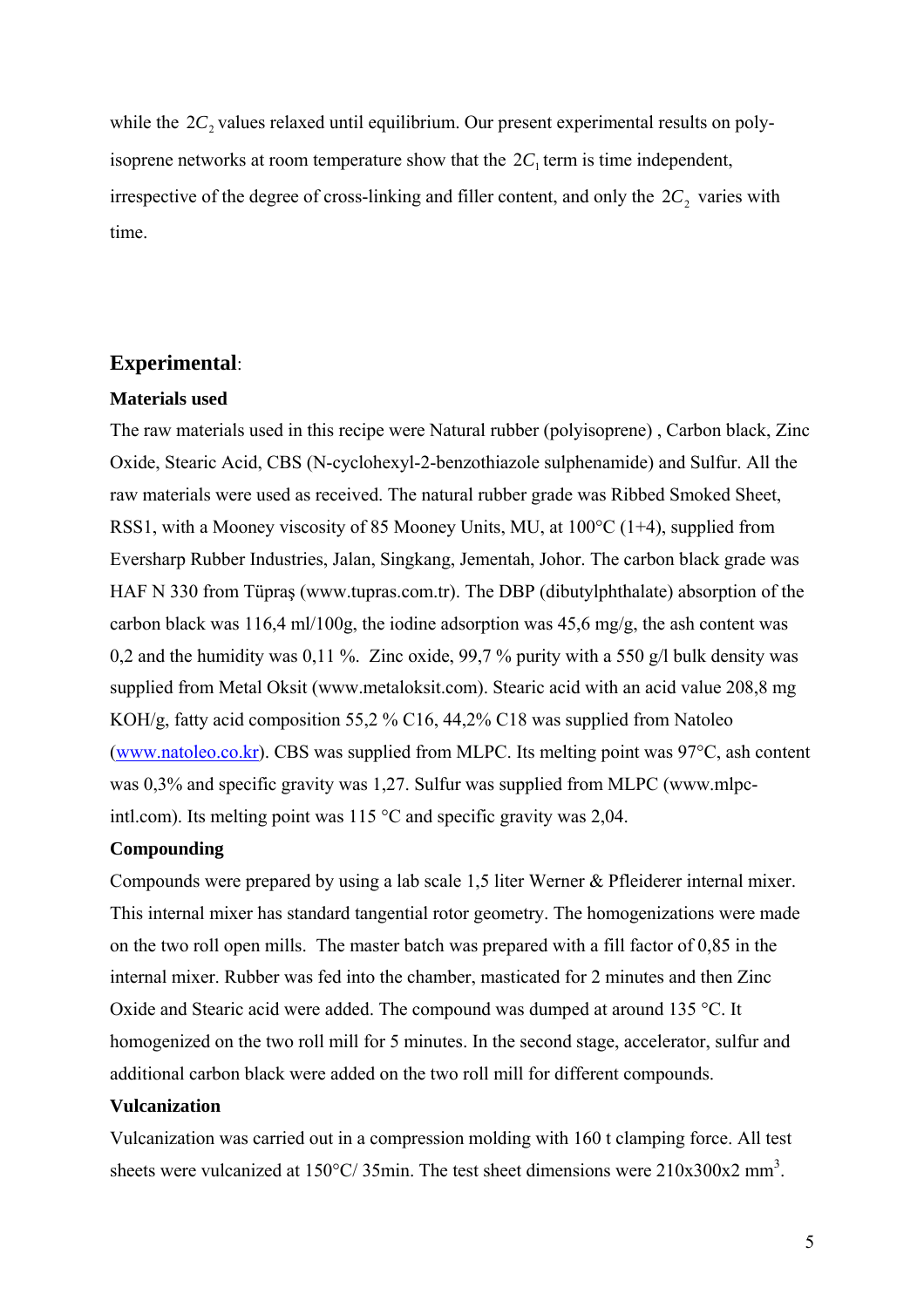#### **Relaxation tests**

 All 2 mm thick dumbbell shaped test sheets were cut out from these vulcanized sheets with the help of a Zwick sample cutter. The dumbbell shaped test sheet was in accordance with DIN 53 504, S1. The relaxation tests were carried out in an universal tensile machine (UTM). The brand name was Zwick Roell Z2,5. Its load cell was 2,5 kN. This machine had also an extensometer that acquired data at every 10 microns with an accuracy of 1%. The equipment used testXpert V10.1 version software. Dumbbell shaped test sheets were tested at UTM with a pre-load of 0,2 N that prevented the initial curvature of the free samples. Test sheets were stretched to different extension ratios at a speed of 800 mm/min, and relaxed for 800 sec. for every sample. Data was taken at every 0,02 s. during the test. In order to simplify presentation, we use the notation in Table 1 for sample designation.

|                  | Amount of filler, phr |  |                   |                   |                  |
|------------------|-----------------------|--|-------------------|-------------------|------------------|
|                  |                       |  |                   | 10                | 15               |
| <b>Amount of</b> | 0.75                  |  | $\mathbf{5}_{12}$ | $\mathbf{S}_{13}$ | $\mathcal{D}$ 14 |
| cross-linker     | 1.0                   |  | 22د               | $\mathbf{D}_{23}$ | $\mathbf{D}24$   |
| phr              | 1.25                  |  |                   | $\mathbf{D}33$    | O34              |

**Table I. Sample Notation** 

## **Results and Discussion**

In Figs. 1.a-d we present isochronous Mooney-Rivlin plots for networks with different crosslink densities and different filler contents. Fig. 1.a shows the results for the network  $S_{11}$  with no filler and low degree of cross-linking. The sulfur content used in cross-linking this sample corresponds to network chains of  $M_c = 1.4 \times 10^4$  gmol<sup>-1</sup> (conversion rate for the unfilled samples is: 1 phr =  $1.05 \times 10^4$  gmol<sup>-1</sup>)[1] The shortest time of observation is one second. The longest time of 800 seconds recorded in the experiments did not correspond to full equilibrium, but sufficiently close to it for all of the samples. The best fitting straight line is drawn through each set of isochronous data. As time progresses, the  $2C_1$  intercept remains approximately constant while the slope  $2C_2$  decreases. If the samples were stretched much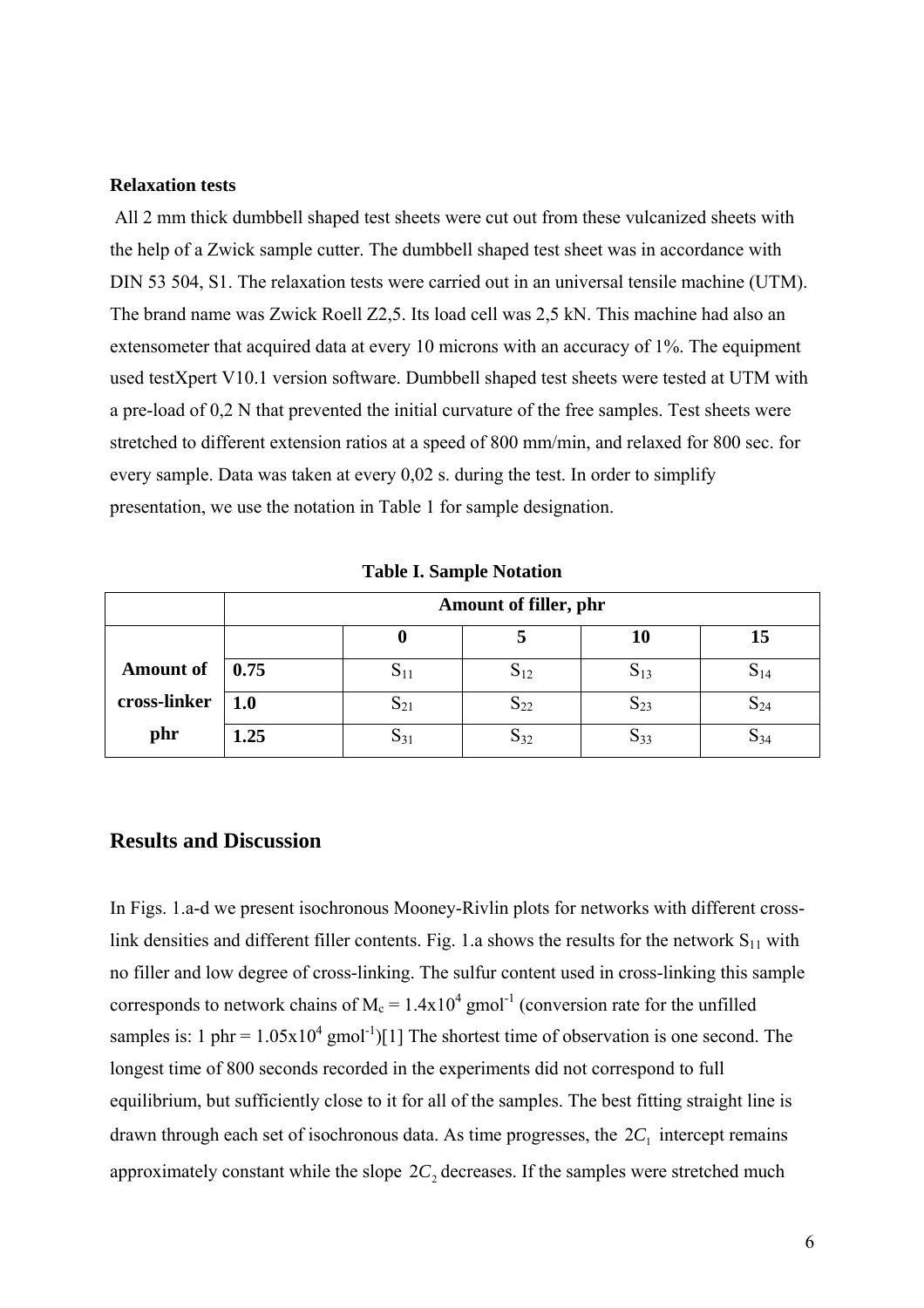faster than the network chains could rearrange or at temperatures close to  $T_g$ , then the dynamic entanglements operating along the network chains would act as additional crosslinks, and this would lead to higher values of  $2C_1$  that would then decrease with relaxation. Indeed, earlier experiments of Ferry and collaborators on poly-butadiene networks show this effect. These short time scales are the ones during which chain-chain entanglements play dominant role in relaxation. The time scales in which the  $2C_1$  values remain fixed and only  $2C_2$  values change may be accepted as the long-time relaxation regime during which relaxation takes place through conformational rearrangements of the network chain end-toend vector distributions towards their equilibrium values.



*Fig. 1.a-d Isochronous Mooney-Rivlin plots of Samples S11, S14, S31 and S34.* 

In Fig. 1.b, isochronous Mooney-Rivlin plots are presented for the sample  $S_{14}$  with the same degree of cross-linking and highest amount of filler. In Fig. 1.c similar curves are given for the samples  $S_{31}$  and  $S_{34}$  with highest degree of cross-linking. In all cases the points exhibit the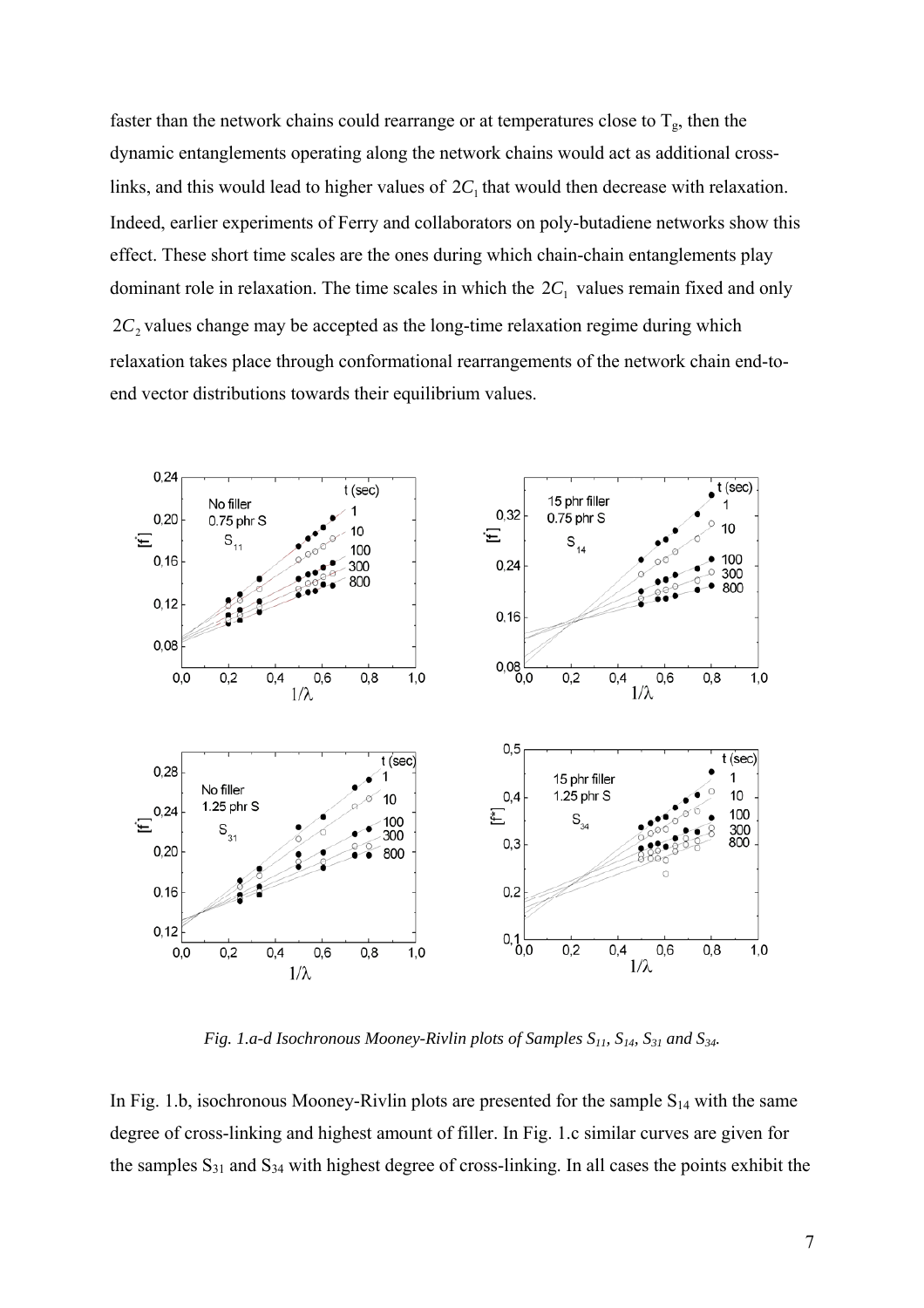straight line behavior in which the  $2C_2$  values decrease in time and  $2C_1$  values are approximately constant. Only in the case of highest filler samples,  $S_{14}$  and  $S_{34}$ , the  $2C_1$  values intersect in around  $\lambda^{-1}$  =0.2, instead of the expected zero intercept. This is possibly due to inaccuracies of short time measurements that become increasingly difficult as the degree of cross-linking increases. It is interesting that the addition of filler affects the  $2C_1$  values much less significantly than the  $2C_2$  values. For the lowest degree of cross-linking, the  $2C_1$ intercepts are 0.08 and 0.08-0.13 for  $S_{11}$  and  $S_{14}$ , respectively. The corresponding  $2C_2$  values are 0.18 and 0.33. For the highest degree of cross-linking, the  $2C_1$  intercepts are 0.13 and 0.14-0.18, respectively, whereas the he corresponding  $2C_2$  values are 0.18 and 0.36. In summary, filler amount has significant effect of the  $2C_2$  values, and much lesser effect on  $2C_1$ .

In Fig. 2.a the dependence of the  $2C_1$  values on time are plotted for the highest cross-link density sample for different values of filler amount. Similarly, in Fig. 2.b, the dependence of  $2C_2$  on time is presented. The curves are given for the lowest cross-link values, but the same trend is present for higher degrees of cross-linking. Fig. 2.a clearly shows that within the time scales of the present experiments, except the highest cross-link highest filler sample  $S_{34}$ , the  $2C_1$  values have already reached constant values. The  $2C_2$  values, on the other hand describe the slow relaxation behavior fully. The time decay of  $2C_1$  for S34 indicates that relaxations in the sub-Me scale are still active.



*Fig. 2. a and b. The time dependence of*  $2C_1$  *and*  $2C_2$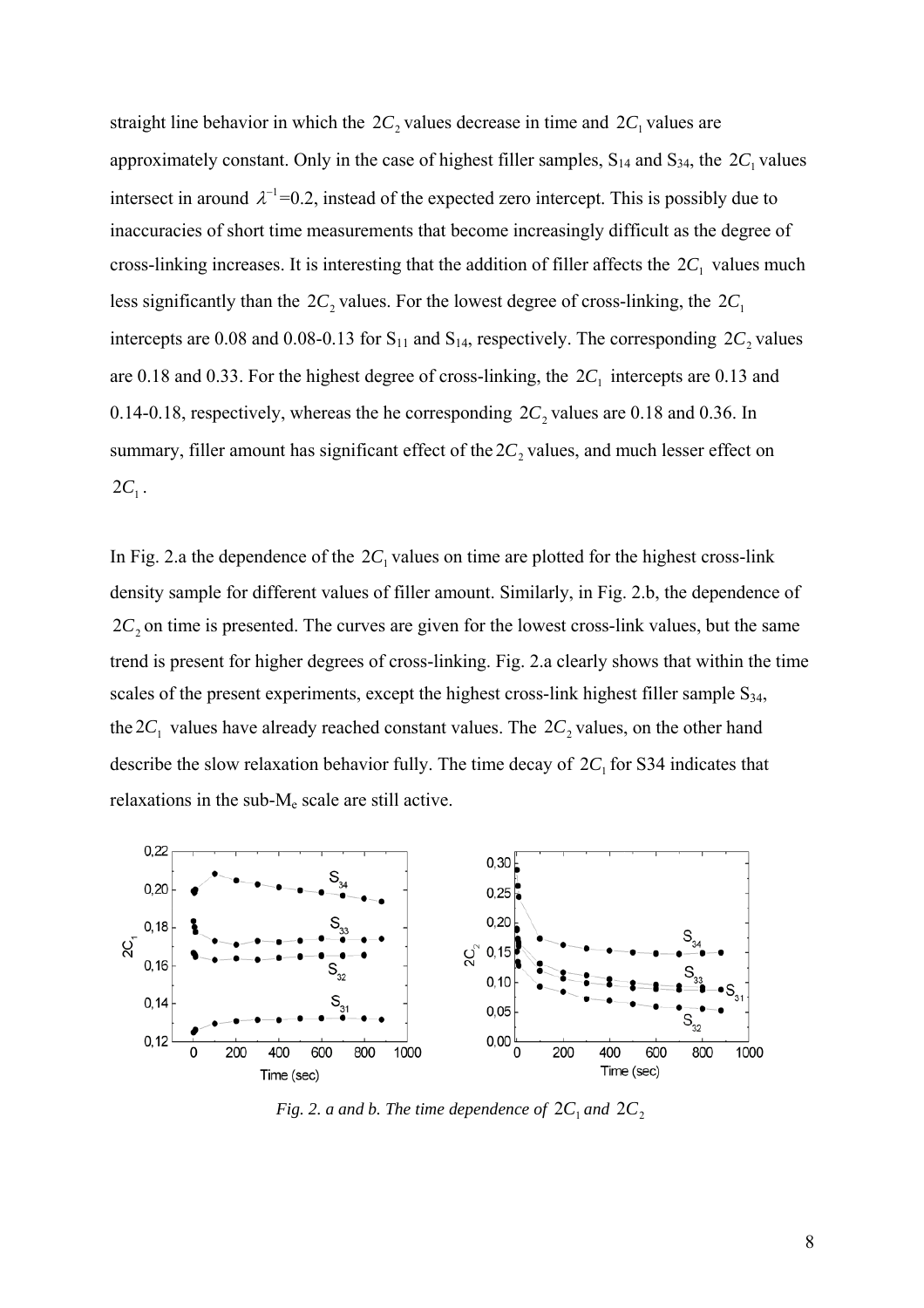Our results show that the dependence of stress,  $\sigma$  (defined as the force per unit undeformed cross-sectional area) on time during slow relaxation exhibits a definite stretched exponential form

$$
\sigma(t) = \sigma_{\infty} + (\sigma_0 - \sigma_{\infty})e^{-\left(\frac{t}{\tau}\right)^{0.4}}
$$
\n(4)

where,  $\sigma_{\infty}$  is the equilibrium stress and  $\sigma_0$  is the stress at zero time. Results for the unfilled sample  $S_{11}$  and for the highest filler sample  $S_{14}$  are presented in Figs. 3.a and b, respectively.



*Figure 3. Dependence of stress on time.* 

The lines are obtained from Eq. 4, the points are experimental. As is evident from the figures, the value of 0.4 for the exponent leads to perfect agreement between experiment and Eq. 4 for all times. In the interest of brevity, we present results for the samples  $S_{11}$  and  $S_{14}$ , only. Results for all the other samples are in perfect agreement with the exponent 0.4.

The parameters of Eq. 4 are determined as follows: First an initial value m for the exponent is chosen. For each extension ratio, the value  $\tau$  of the relaxation time is assumed, and the

variable  $x =$ β  $\frac{l}{\tau}$ ⎠ ⎞  $\parallel$ ⎝ ⎛ − *t is calculated for each time. With the use of x defined in this manner, Eq.* 4 takes the following linear form  $\sigma(t) = A + Bx$ , where  $A = \sigma_{\infty}$  and  $B = (\sigma_0 - \sigma_{\infty})$ . The value of  $\tau$  that led to the best agreement between experimental data and the straight line determined A and B. Calculations were repeated for different exponent values. Best linear fits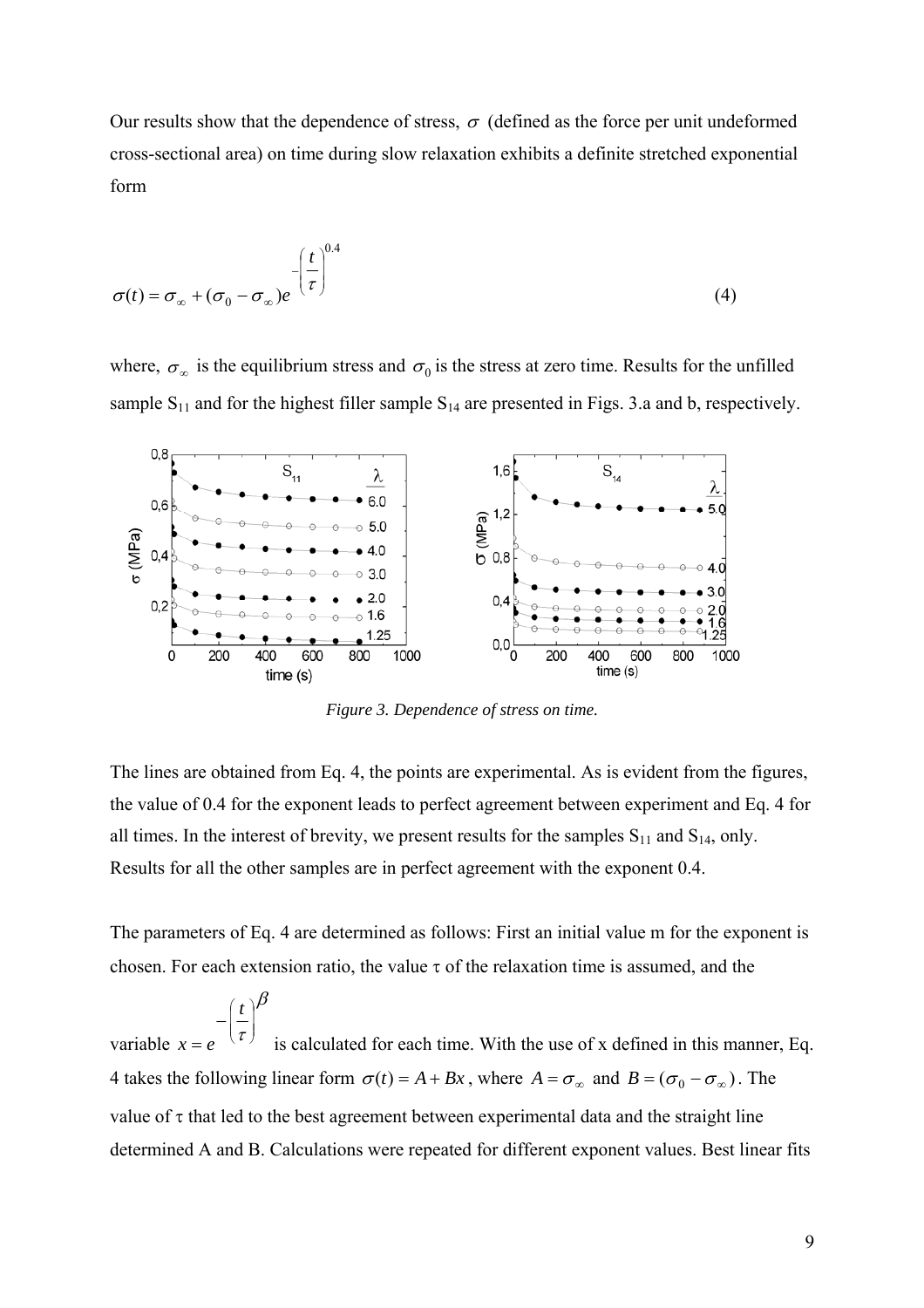were obtained for the exponent  $\beta = 0.4$ . In the Appendix, we tabulate the values of  $\sigma_{\infty}$ ,  $({\sigma}_0 - {\sigma}_\infty)$ , and τ for different extension ratios for the lowest and highest filler samples.

The relaxation times obtained by fitting experimental data to Eq. 4 exhibit strong deformation dependence. The general trend is that increasing strain increases the relaxation times. In Figure 4, the dependence of relaxation times for three different cross-link densities of unfilled samples is presented. In Figure 5, relaxation times are plotted.



*Figure 4. Relaxation time as a function of extension ratio for different cross-link densities.* 

In Figure 5, the effects of filler on the relaxation times for different extension ratios are shown.



*Figure 5. Effect of filler on relaxation times for the lowest cross-link density sample.* 

In Figure 6, a summary is given where the relaxation times are averaged over all cross-link values (the unfilled circles) for the unfilled sample, and over all filler amounts (filled circles) of the lowest cross-link density, presented as a function of extension ratios. It is to be noted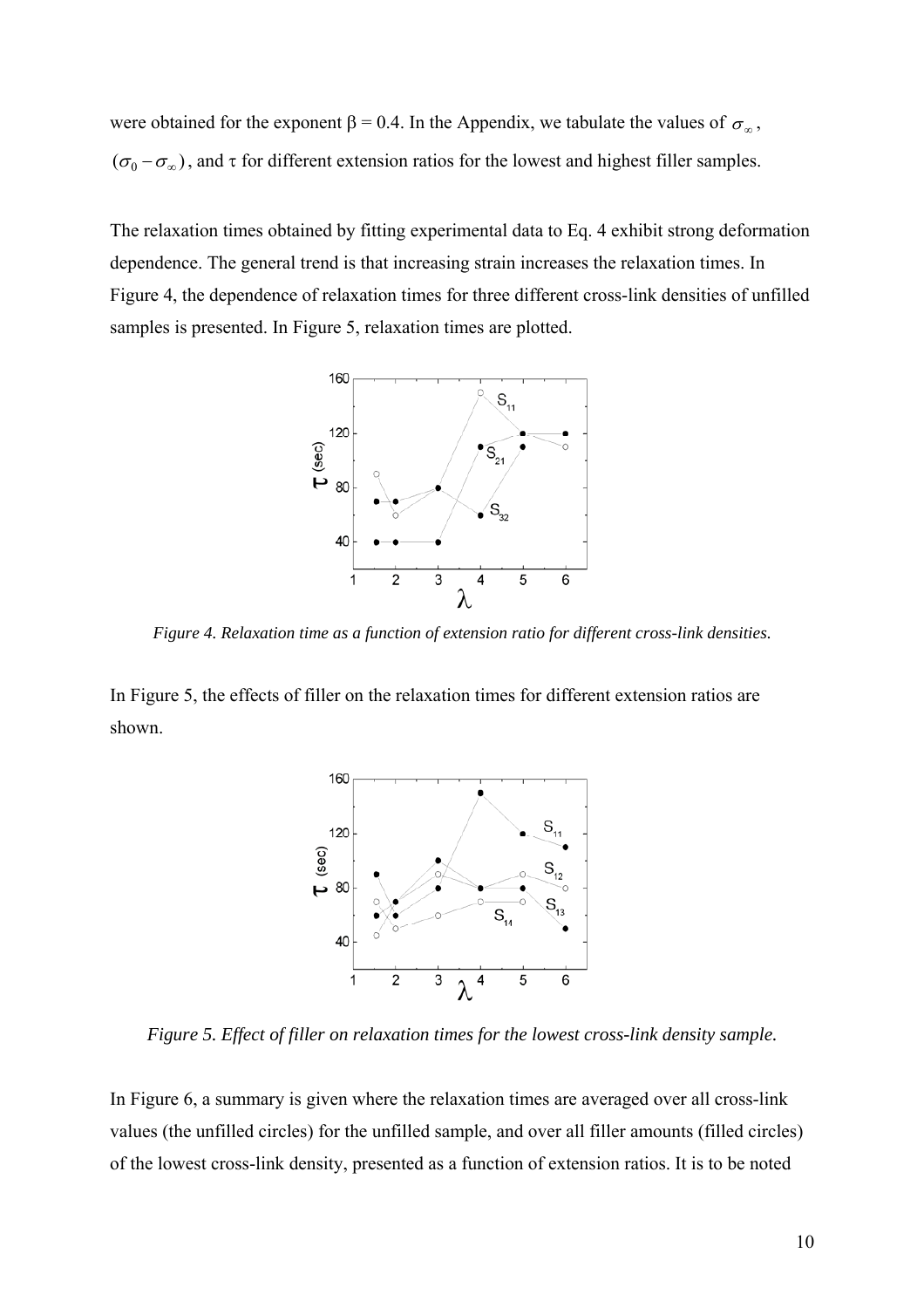that values for  $\lambda = 1.25$  are not shown in figures 4-6 because this low degree of deformation lead to large scatter in relaxation time values, probably due to large source of error in force and deformation measurements, and possibly due to the existence of a different regime of slow relaxation at low deformation. The accuracy of our measurements at small deformations is not sufficient to give a definitive explanation for this behavior, and more detailed experiments at higher accuracy are required. The increase of relaxation times with increasing deformation observed in Figs. 4-6 indicates that relaxation slows down as the anisotropy of the system increases under increasing uniaxial extension.



*Figure 6. Effects of cross-link and filler amounts on relaxation times at different extension ratios.* 

In Figure 7, the effects of filler amount and cross-linker amount on the relaxation times are shown. The same amount of decrease from 120 s to 60 s in relaxation time is observed when either the filler amount is increased from 0 and 15 phr or the cross-linker is increased from 0.75 and 1.25 phr. Thus, changes in relaxation time are much more sensitive to changes in cross-link density than to filler amount.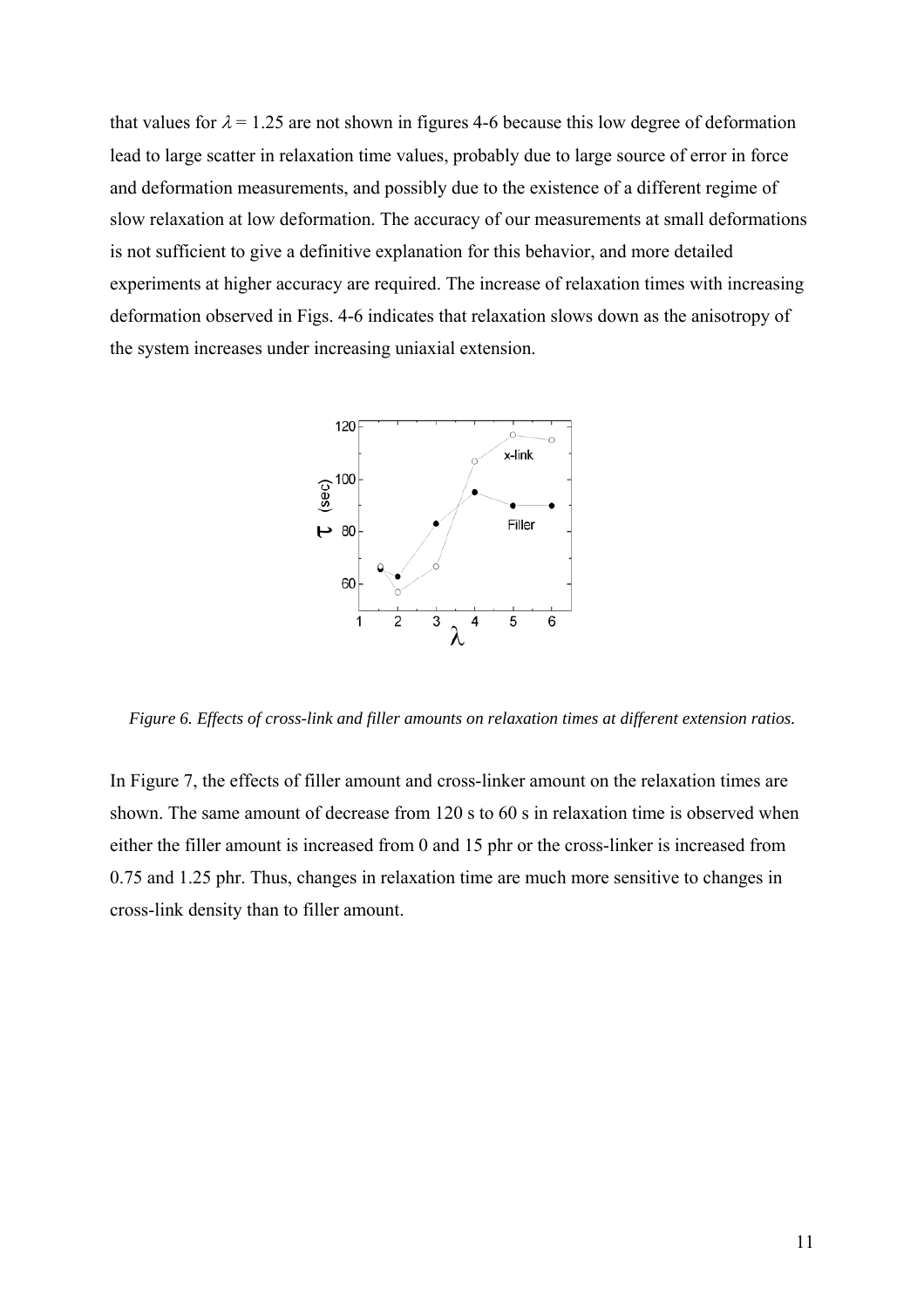

*Figure 7. Effects of cross-link and filler amounts on relaxation times averaged over extension ratios.* 

The data presented in Fig. 7 indicates that there is a correspondence between the effects of cross-linker and filler amounts on relaxation times, somewhat similar to the time-temperature correspondence in viscoelasticity.[13]

The radii of the fillers used in the samples were between 500-6000 Å, whereas the entanglement domains have radii of 50 Å. Thus, the length-scales of filler and constraint domains responsible for the relaxation of  $2C_2$  are widely separated. On the other hand, changing the cross-link density directly affects the mean-squared dimensions of the fluctuation domain given by the expression[12]

$$
\left\langle (\Delta R)^2 \right\rangle = \frac{3}{8} \left\langle r^2 \right\rangle_0 = \frac{3}{8} C_\infty n l^2
$$
 (5)

Where, n is the number of repeat units of a network chain,  $C_{\infty}$  is the characteristic ratio of the chain, and l is the length of a repeat unit. The proportionality of the constraint domain size to network chain dimensions indicated by Eq. 5 implies that relaxation times are expected to be more sensitive to changes in cross-link density than to changes in filler amount. This is indeed indicated by the present experiments shown in Fig. 7.

Finally, we would like to point out that the stretched exponent behavior of relaxation, which is phenomenologically known as Williams-Watts-Kohlrauch form, may be taken as an indication of serial cooperativity where different pathways of relaxation exist in which one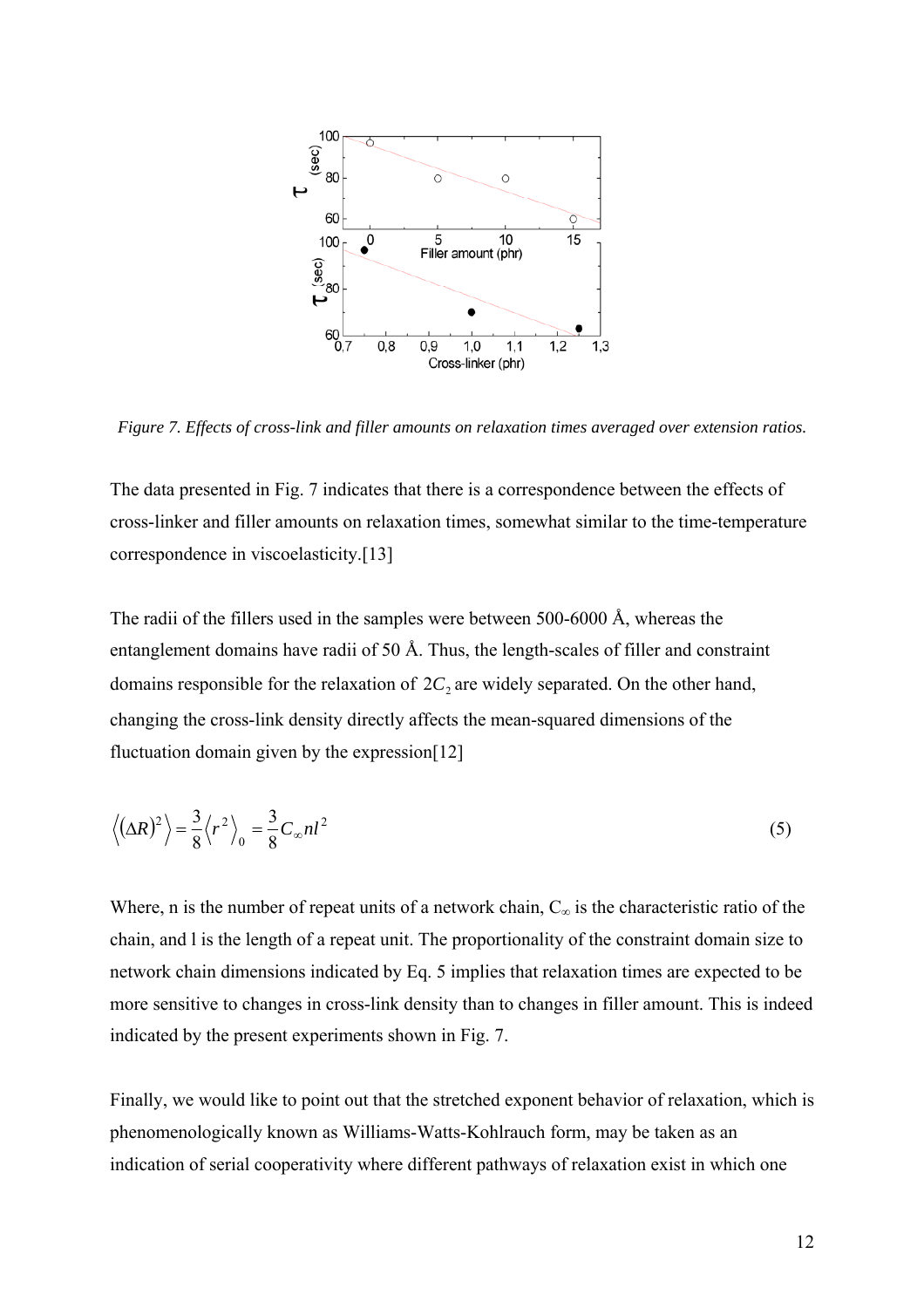relaxation step depends on the occurrence of another. Stated in another way, relaxation goes through hierarchically constrained steps: Sudden stretching of the network causes an affinelike deformation of chains. Chains deformed in this manner do not relax all at once. A group of chains relax first, this induces the relaxation of others, through network connectivity. Thus, according to this interpretation, relaxation propagates from one junction to its topological neighbors in a serial fashion. We would like to indicate that this interpretation, although plausible, is one of several other possible relaxation pathways. This type of hierarchical relaxation was introduced by Palmer et. al., [14] and since then has been adopted for the relaxation in a diverse field of materials.

In order to understand the molecular basis of long-time relaxation, we consider the relaxation components of a junction in more detail: A junction is embedded into the  $\phi$ -functional network by means of  $\phi$  chains. The size of the fluctuation domain of the junction is determined by the fluctuations of the  $\phi$  pendent chains and the rest of the network to which these  $\phi$  chains are attached. As briefly stated above, the system deforms close to affine when a sudden stretch is applied to the network. The chains and the junctions are close to frozen at the initial state due to the hindrance of entanglements. As the system relaxes, the junction explores different points in its fluctuation domain. We term this 'the relaxation of the junction'. The excursions of the junction are obviously a result of the fluctuations of the pendent chains. The pendent chains perform their fluctuations under the presence of intermolecular effects, i.e., entanglements. The entanglements on chains can be transferred to the junction most pronouncedly if the junction is part of a cycle as shown in Fig. 8. In fact, in a perfect network, there are several cycles of different length that affect the fluctuations of a junction. In Fig. 8, a cycle of length 6 is shown. The circle shows the fluctuation domain of junction i. The center of this domain is indicated by O. The vector  $\Delta R_i$  indicates the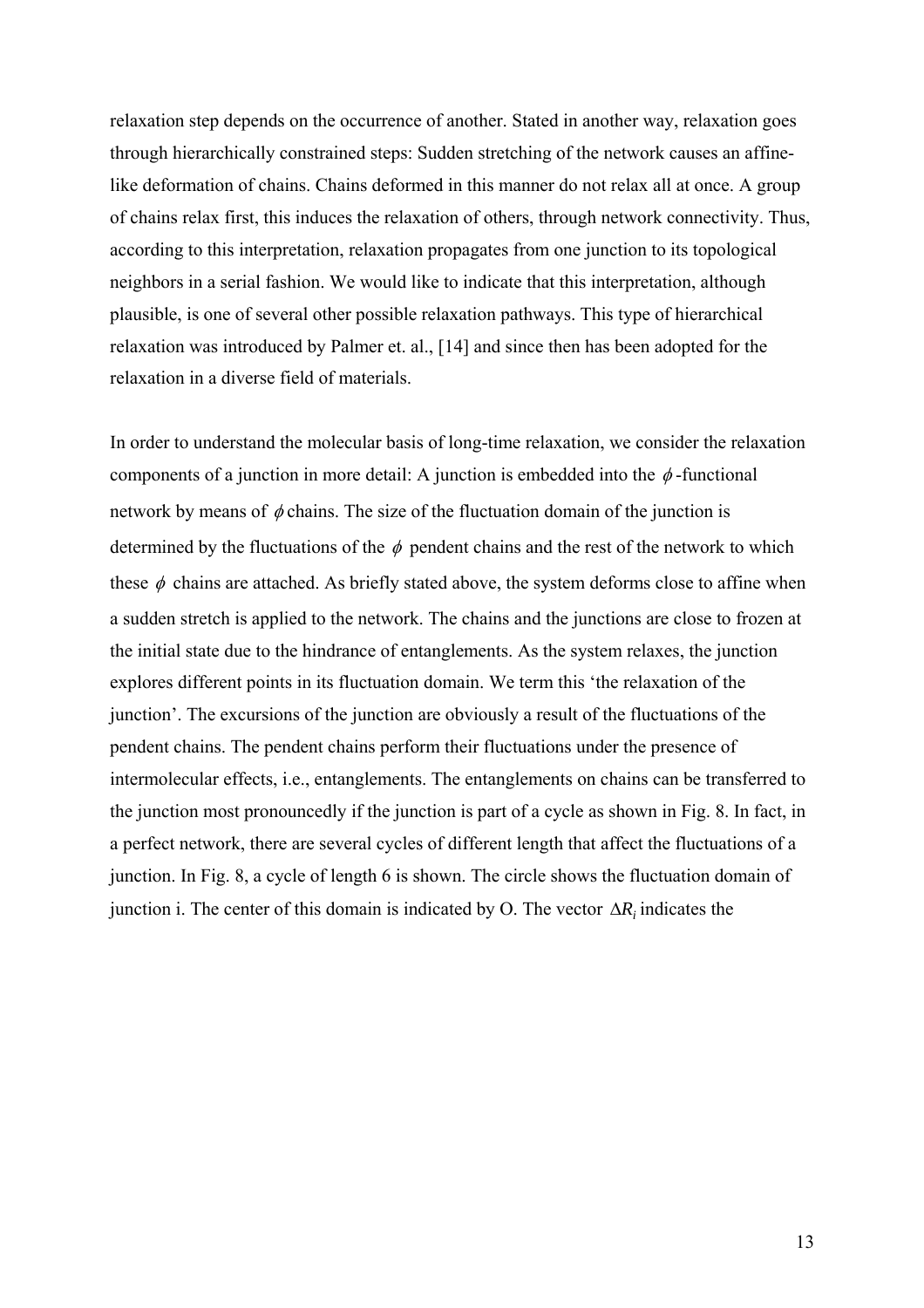

*Figure 8. Fluctuations of the junction i under the effects of entanglements.* 

instantaneous fluctuation of the junction from its center. The distribution of Δ*Ri* will be time dependent in a relaxing network. This time dependent distribution will relax to the time independent distribution as equilibrium is approached. Cycles of different length are expected to contribute differently to the relaxation of the junction. Longer cycles are subject to a larger number of chain entanglements and hence their contribution to relaxation will be spread over longer time scales. Shorter cycles with only a few entanglements will be the fastest relaxation contributors. If the relaxation time associated with a cyclic path is  $\tau_i$  and the contribution of this path to relaxation is  $g(\tau_i)$ , then the stretched exponential form, may be written as

$$
e^{-\left(\frac{t}{\tau}\right)^{\beta}} = \sum_{i} g(\tau_i) e^{-\left(\frac{t}{\tau_i}\right)}
$$
(6)

where, the left hand side is determined by the experimentally determined  $\tau$  and  $\beta$ . Once these parameters are known, the distribution function  $g(\tau_i)$  may be calculated by[15]

$$
g(\tau_i) = \frac{1}{\pi \tau} \sum_{k=1}^{\infty} \frac{(-1)^k}{k!} \sin(\pi \beta k) \Gamma(\beta k + 1) \left(\frac{\tau_i}{\tau}\right)^{\beta k}
$$
 (7)

Here,  $\Gamma$ () is the gamma function. For  $\beta = 0.4$  and  $\tau = 1$ , the distribution function is calculated from Eq. 7 and is shown in Fig. 9. The peak contribution is equal to 0175 and is around  $\tau_i = 2$ . However, the relaxation times are spread over a large range. Even at a relaxation time of 20, the amplitude is 0.06 which is significant. According to the molecular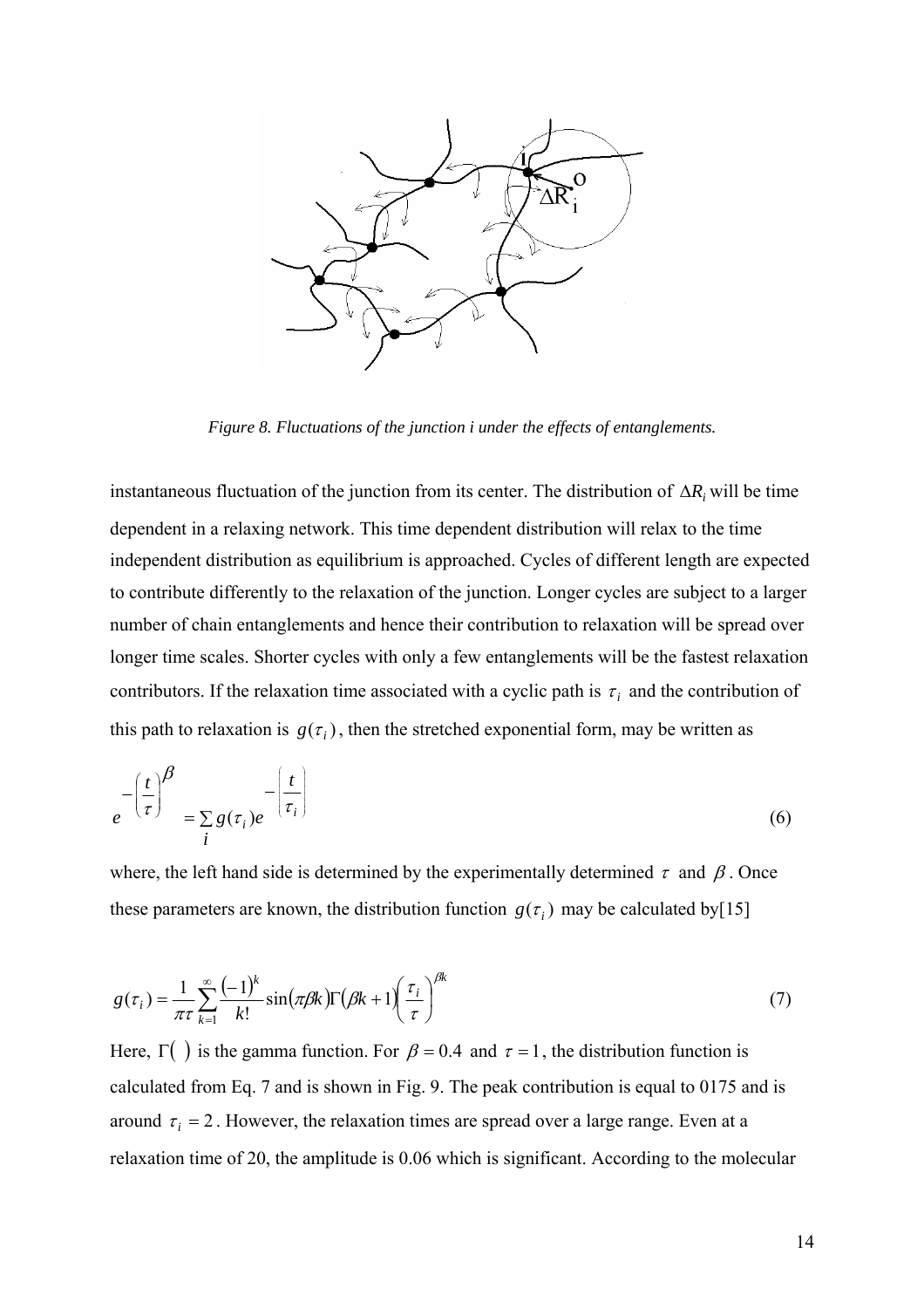model described above, such large relaxation times are those that result from entanglements along long cyclic paths.



*Figure 9. The spectrum of relaxation times for the exponent b = 0.4.* 

**Appendix**: Values of  $\sigma_{\infty}$ ,  $(\sigma_0 - \sigma_{\infty})$ , and  $\tau$  for different extension ratios

for the lowest and highest filler samples.

| $\lambda$                   | $\sigma_{\infty}$ (MPa) | $(\sigma_0 - \sigma_\infty)$ (MPa) | $\tau(s)$ |
|-----------------------------|-------------------------|------------------------------------|-----------|
| 1.25                        | 0.0375                  | 0.1196                             | 300       |
| 1.6                         | 0.1502                  | 0.0903                             | 90        |
| $\mathcal{D}_{\mathcal{L}}$ | 0.2221                  | 0.1028                             | 60        |
| 3                           | 0.3215                  | 0.1114                             | 80        |
| 4                           | 0.3991                  | 0.1294                             | 150       |
| $\varsigma$                 | 0.4941                  | 0.1444                             | 120       |
| 6                           | 0.6014                  | 0.1914                             | 110       |

Sample  $S_{11}$ 

## Sample  $S_{21}$

|      | $\sigma_{\infty}$ (MPa) | $(\sigma_0 - \sigma_\infty)$ (MPa) | $\tau(s)$ |
|------|-------------------------|------------------------------------|-----------|
| 1.25 | 0.1023                  | 0.0571                             | 40        |
| 1.6  | 0.1815                  | 0.0752                             | 70        |
|      | 0.2539                  | 0.0911                             | 70        |
|      | 0.3612                  | 0.1046                             | 80        |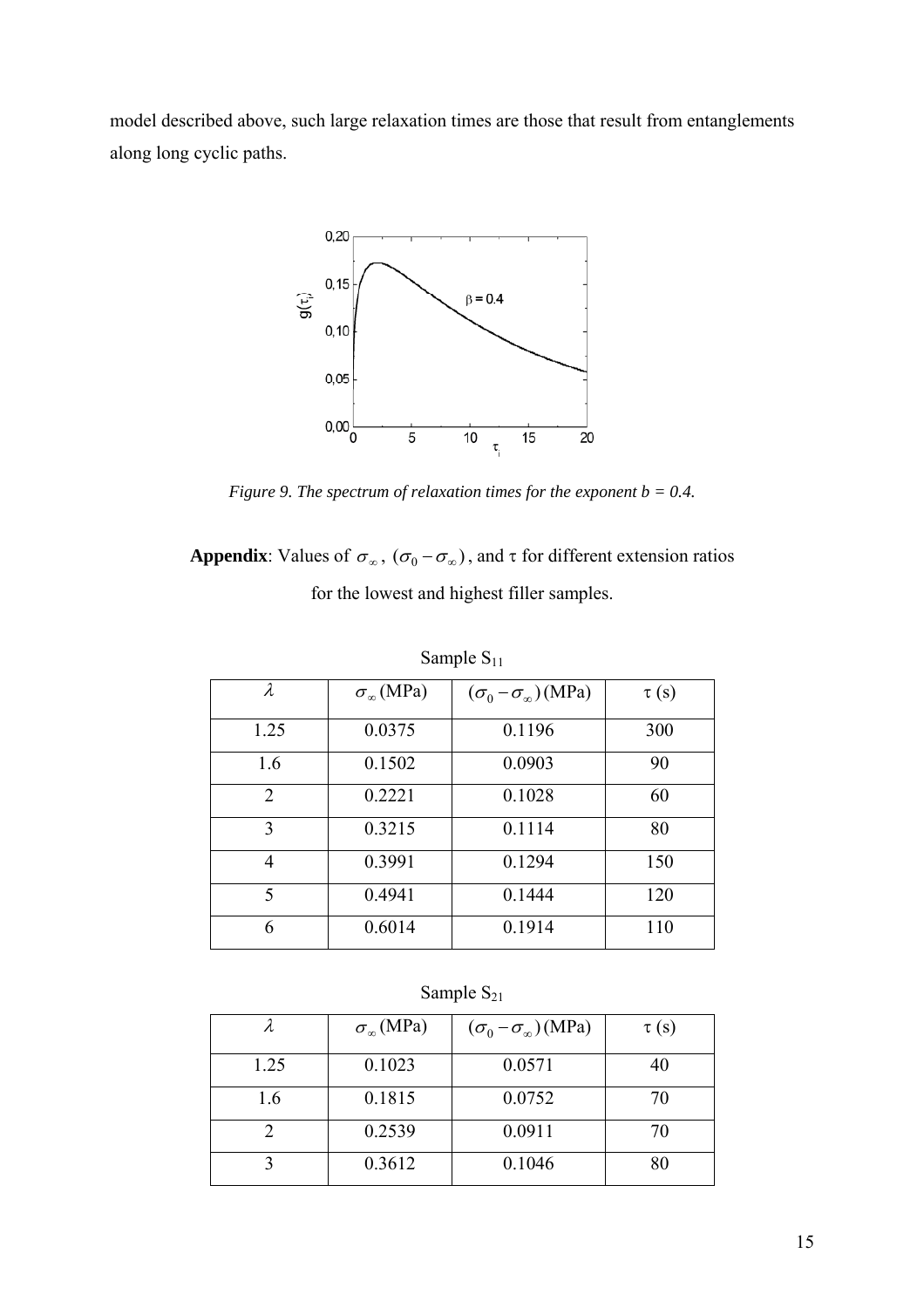|                          | 0.4673 | 1112   | 60 |
|--------------------------|--------|--------|----|
| $\overline{\phantom{0}}$ | 0.5882 | 0.1470 | 60 |

# Sample  $S_{31}$

| $\lambda$ | $\sigma_{\infty}$ (MPa) | $(\sigma_0 - \sigma_\infty)$ (MPa) | $\tau(s)$ |
|-----------|-------------------------|------------------------------------|-----------|
| 1.25      | 0.1152                  | 0.0618                             | 80        |
| 1.6       | 0.1869                  | 0.0727                             | 40        |
| 2         | 0.3248                  | 0.0884                             | 40        |
| 3         | 0.4545                  | 0.1007                             | 40        |
| 4         | 0.5830                  | 0.1091                             | 110       |
| 5         | 0.5818                  | 0.1095                             | 120       |
| 6         | 0.8200                  | 0.2264                             | 120       |

# Sample  $S_{12}$

| λ    | $\sigma_{\infty}$ (MPa) | $(\sigma_0 - \sigma_\infty)$ (MPa) | $\tau(s)$ |
|------|-------------------------|------------------------------------|-----------|
| 1.25 | 0.0965                  | 0.0761                             | 40        |
| 1.6  | 0.1674                  | 0.1027                             | 45        |
| 2    | 0.2367                  | 0.1228                             | 70        |
| 3    | 0.3382                  | 0.1352                             | 90        |
| 4    | 0.4259                  | 0.1492                             | 80        |
| 5    | 0.5371                  | 0.2010                             | 90        |
| 6    | 0.8014                  | 0.3236                             | 80        |

Sample  $S_{13}$ 

| $\lambda$      | $\sigma_{\infty}$ (MPa) | $(\sigma_0 - \sigma_{\infty})$ (MPa) | $\tau(s)$ |
|----------------|-------------------------|--------------------------------------|-----------|
| 1.25           | 0.0954                  | 0.1012                               | 50        |
| 1.6            | 0.1694                  | 0.1155                               | 60        |
| $\overline{2}$ | 0.2511                  | 0.1375                               | 70        |
| 3              | 0.3603                  | 0.1595                               | 100       |
| 4              | 0.4973                  | 0.2136                               | 80        |
| 5              | 0.6919                  | 0.3348                               | 80        |
| 6              | 1.0525                  | 0.4997                               | 50        |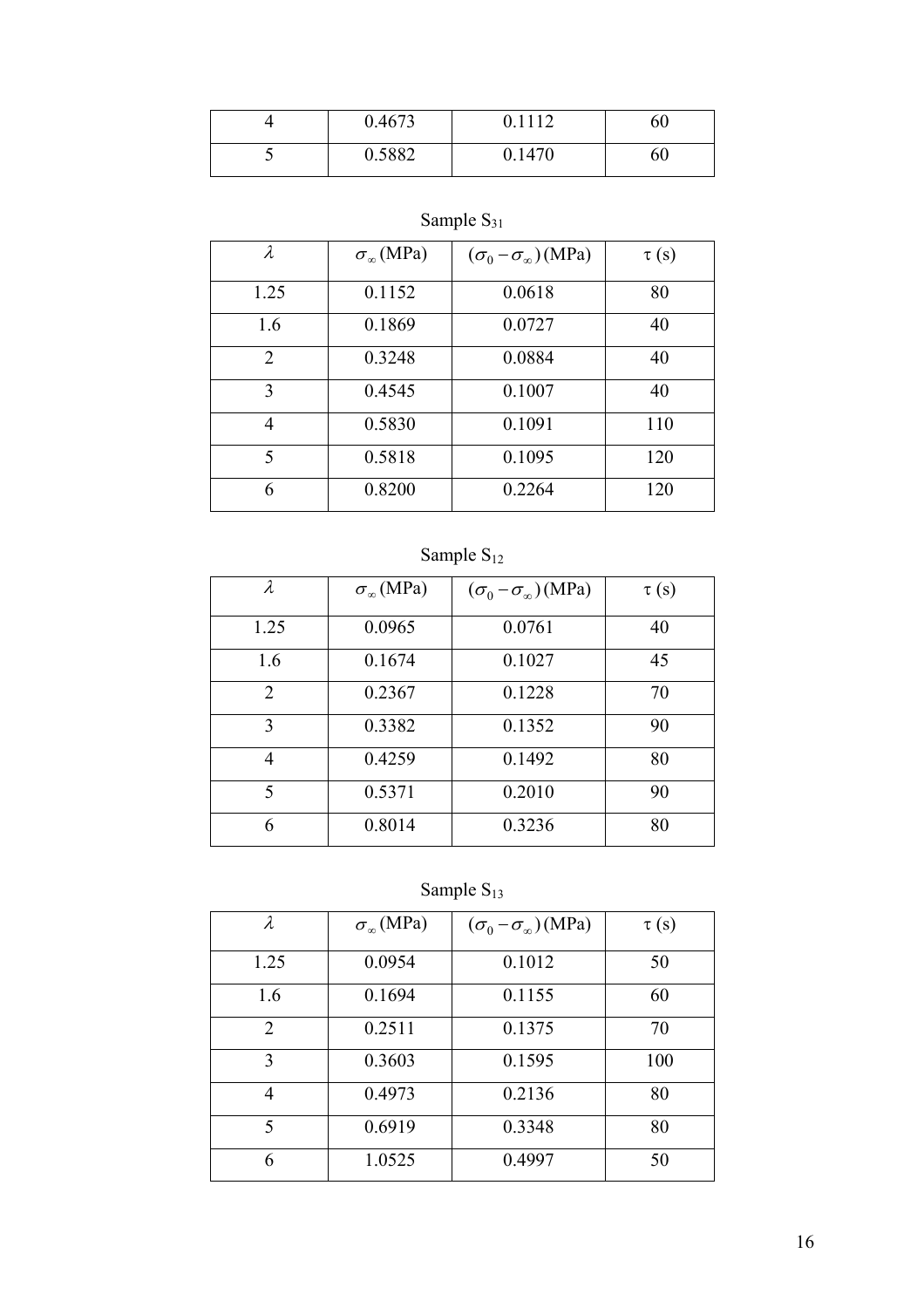| λ    | $\sigma_{\infty}$ (MPa) | $(\sigma_0 - \sigma_\infty)$ (MPa) | $\tau(s)$ |
|------|-------------------------|------------------------------------|-----------|
| 1.25 | 0.1232                  | 0.1103                             | 60        |
| 1.6  | 0.2114                  | 0.1466                             | 70        |
| 2    | 0.3106                  | 0.1550                             | 50        |
| 3    | 0.4723                  | 0.2112                             | 60        |
|      | 0.6935                  | 0.3426                             | 70        |
| 5    | 1.2304                  | 0.5733                             | 40        |

Sample S<sub>14</sub>